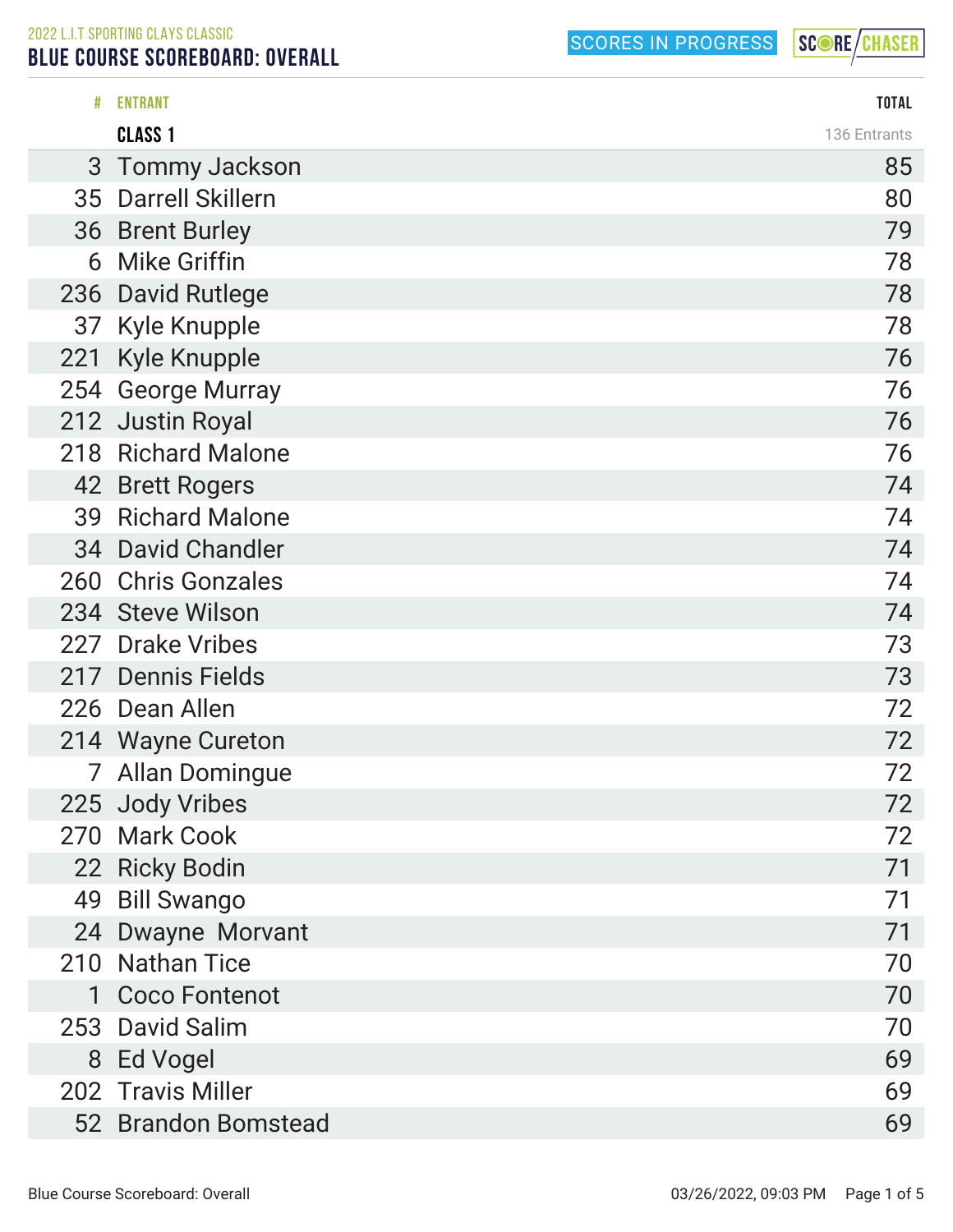BLUE COURSE SCOREBOARD: OVERALL

SCORES IN PROGRESS

| #   | <b>ENTRANT</b>             | <b>TOTAL</b> |
|-----|----------------------------|--------------|
|     | <b>CLASS 1 (CONTINUED)</b> | 136 Entrants |
|     | 233 Bert Lane              | 69           |
|     | 203 Mike Amy               | 68           |
|     | 5 Mark Banks               | 68           |
|     | 257 Timm Madden            | 67           |
|     | 38 Nathan Begnaud          | 67           |
|     | 198 Nicholas Swango        | 67           |
|     | 45 John Bullard            | 67           |
|     | 245 Joe Keneson            | 67           |
|     | 23 Tim Mitchell            | 66           |
|     | 251 Bradley Meaux          | 66           |
|     | 40 Andra Malone            | 66           |
|     | 220 Richard Bodin          | 66           |
|     | 211 Robert Royal           | 65           |
|     | 231 Don Bussell            | 65           |
|     | 267 Charles Gravenmier     | 64           |
|     | 230 John Gothia            | 64           |
|     | 244 Thomas Shipley         | 64           |
|     | 200 Bill Swango            | 63           |
|     | 235 JD Burns               | 63           |
|     | 29 Brian Jaynes            | 63           |
|     | 252 Gary Leach             | 63           |
|     | 33 Corby Storey            | 63           |
|     | 259 Mark Harmon            | 62           |
| 261 | Jake Minaldi               | 62           |
|     | 15 Cody Joiner             | 61           |
| 31  | <b>Bryan Mathews</b>       | 60           |
| 249 | <b>Gus McFaddin</b>        | 60           |
|     | 213 Grady Gibbons          | 60           |
|     | 204 Bob Cash               | 60           |
|     | 21 Robert Havens           | 60           |
|     | 232 John Bilbo             | 60           |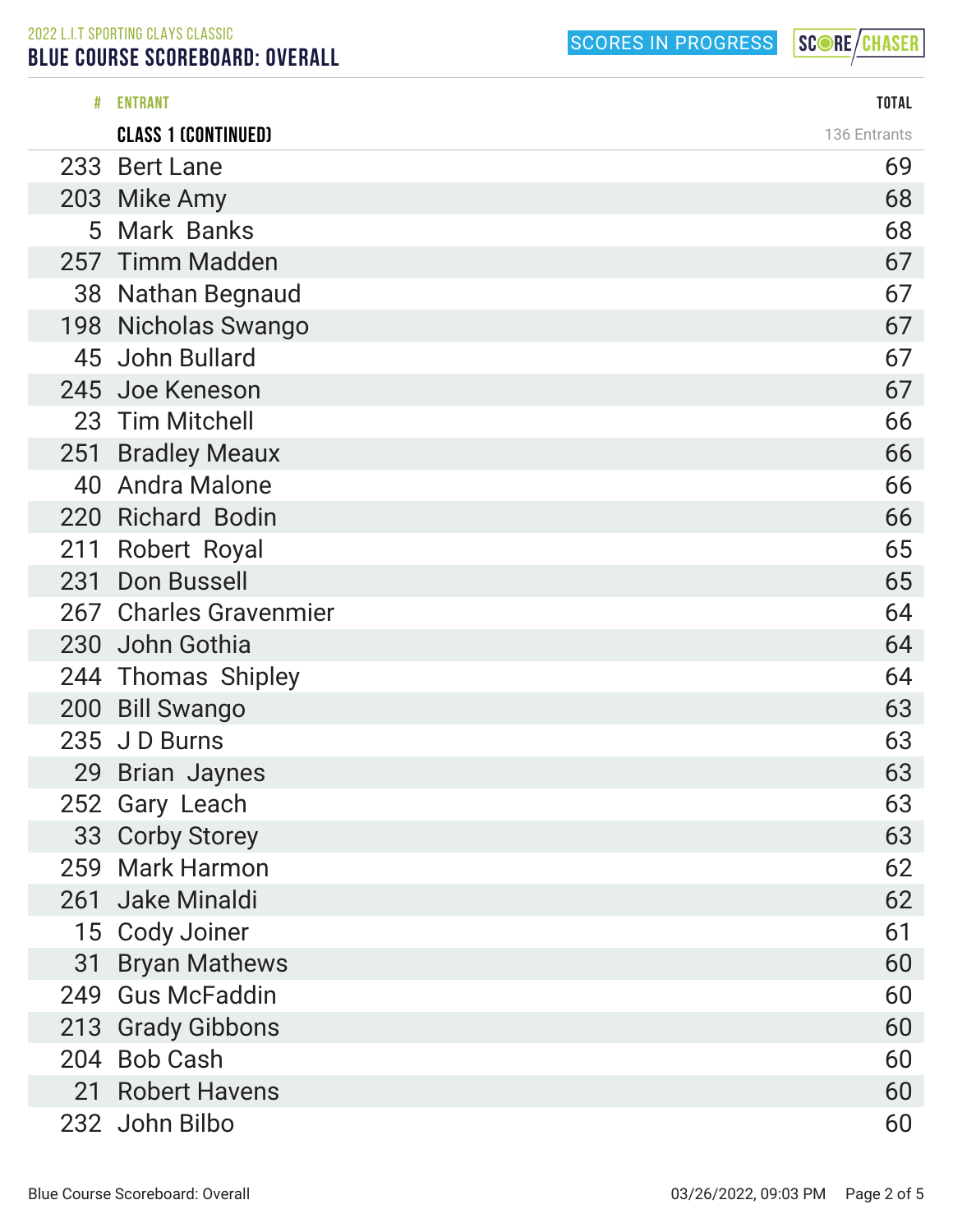BLUE COURSE SCOREBOARD: OVERALL

| #  | <b>ENTRANT</b>             | <b>TOTAL</b> |
|----|----------------------------|--------------|
|    | <b>CLASS 1 (CONTINUED)</b> | 136 Entrants |
|    | 55 Fred Foulk              | 59           |
|    | 219 Andra Malone           | 59           |
|    | 206 Ted Booker             | 58           |
|    | 228 Ricky Rodriguez        | 58           |
|    | 13 Nathan Tice             | 58           |
| 11 | <b>Rodney Franklin</b>     | 57           |
|    | 223 Jace Raney             | 56           |
|    | 28 Shawn Figari            | 55           |
|    | 27 Burnice Wilson          | 55           |
|    | 16 Anthony Vaughn          | 55           |
|    | 205 Steve Brand            | 55           |
|    | 26 Chase Anderson          | 54           |
|    | 258 Rodney F.              | 54           |
|    | 241 Jerry Joyce            | 54           |
|    | 229 Joe Love               | 54           |
| 10 | <b>Danny Tinkle</b>        | 53           |
|    | 247 Kyle Baxley            | 53           |
|    | 268 Chris Richardson       | 52           |
|    | 276 Sam Ashworth           | 52           |
| 32 | <b>George Pope</b>         | 51           |
|    | 237 Mark McKee             | 51           |
|    | 44 Josh Briggs             | 50           |
| 9  | <b>Richard Bryant</b>      | 49           |
|    | 2 J.A Rand                 | 49           |
|    | 25 Rick Weaver             | 49           |
|    | 66 Louis Fontenot          | 48           |
|    | 30 Justin Youngblood       | 48           |
| 4  | John Payne                 | 48           |
| 51 | <b>Chase Kelly</b>         | 47           |
|    | 58 Hunter Woolls           | 47           |
|    | 265 Dillon Little          | 47           |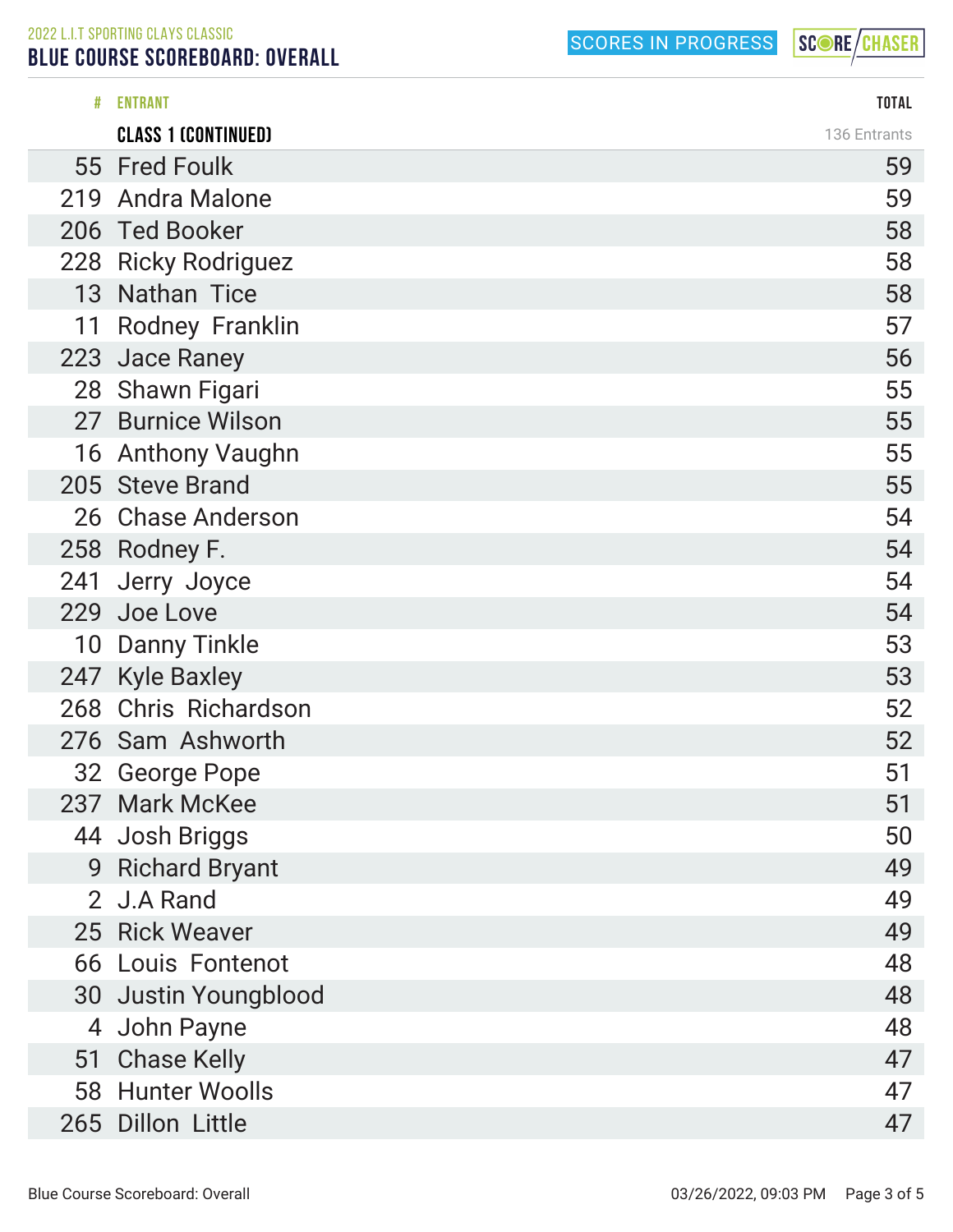## BLUE COURSE SCOREBOARD: OVERALL

SCORES IN PROGRESS

| #  | <b>ENTRANT</b>             | <b>TOTAL</b> |
|----|----------------------------|--------------|
|    | <b>CLASS 1 (CONTINUED)</b> | 136 Entrants |
|    | 243 Jason King             | 47           |
|    | 215 Gary Porter            | 47           |
|    | 238 Ryan Skinner           | 46           |
|    | 43 Johnny Frazier          | 45           |
|    | 256 Robert Gross           | 45           |
|    | 46 Hank Broodkoorn         | 44           |
|    | 12 Tommy Vaughn            | 44           |
|    | 50 David Kelly             | 43           |
|    | 47 Ed Johnson              | 42           |
| 41 | <b>Phillip Rogers</b>      | 41           |
|    | 239 Garrett Syphrett       | 41           |
|    | 62 Tim Blincoe             | 40           |
|    | 207 Jacob Resendez         | 40           |
|    | 53 Bryan Barby             | 40           |
|    | 242 Skylar Stout           | 38           |
|    | 201 Janet Swango           | 38           |
|    | 216 Eli Berry              | 37           |
|    | 18 Joey Lockhart           | 37           |
|    | 224 RW Stanton             | 37           |
|    | 246 Bill Baxley            | 37           |
|    | 255 Blake Judice           | 34           |
|    | 48 Donovan Gordan Sr.      | 32           |
|    | 262 Alan Stilts            | 31           |
|    | 20 Sean Harper             | 31           |
|    | 208 Craig Lemons           | 31           |
|    | 248 Don Willis             | 30           |
|    | 17 Daniel Harper           | 29           |
|    | 199 Kolten Hall            | 29           |
|    | 67 Mike Hall               | 28           |
|    | 222 Ryan Magee             | 27           |
|    | 209 Mike Baker             | 27           |